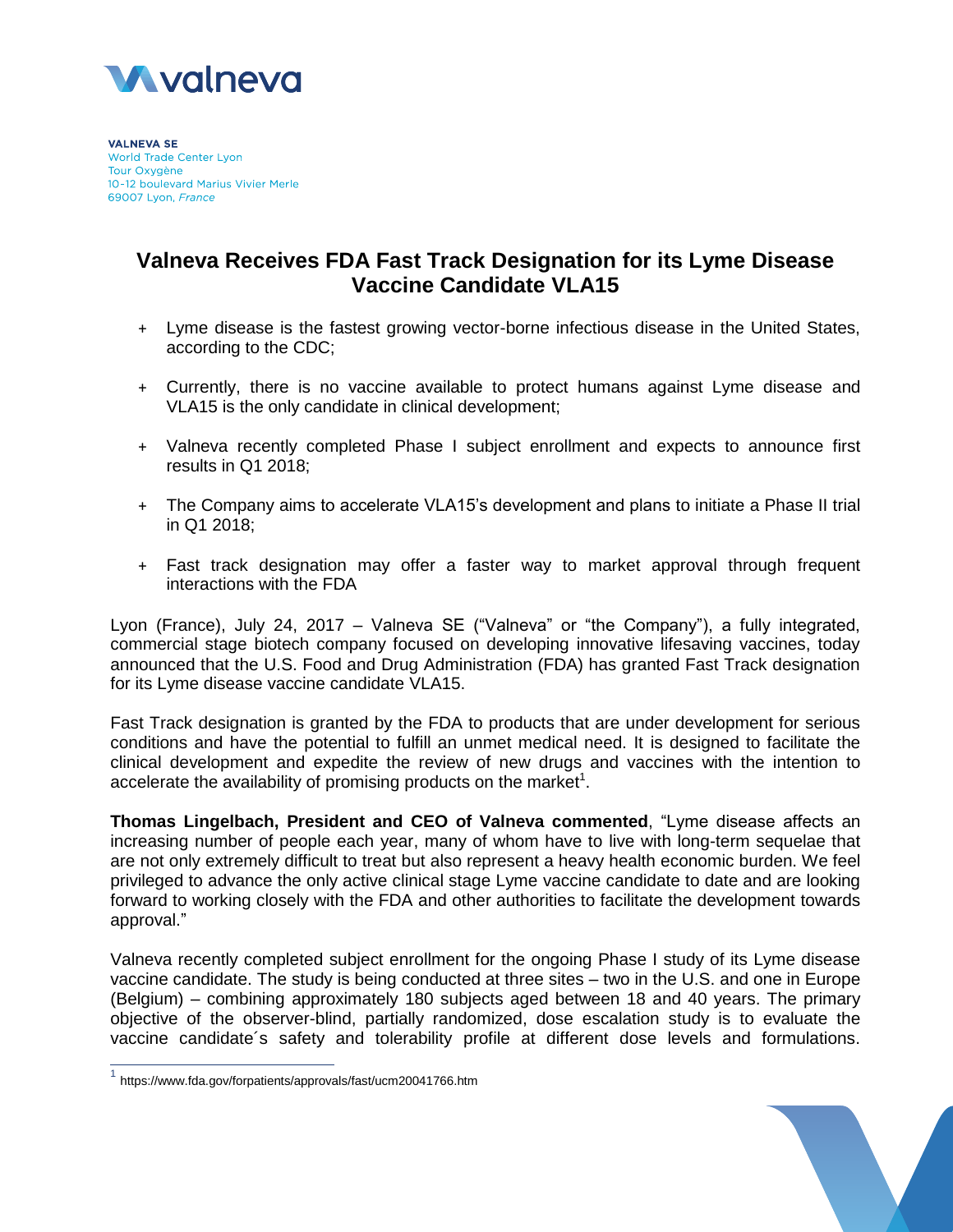

Immunogenicity, measured by observing IgG antibodies<sup>2</sup> against the six most prevalent serotypes of Lyme borreliosis in the US and Europe present in the vaccine, will also be monitored for different dose groups and formulations at different time-points.

Given the steady increase in the incidence of the disease and its spread to new territories, Valneva is committed to accelerate the development of VLA15 as a novel prevention against such a highpriority medical need. As such, the company plans to initiate Phase II as early as the first quarter of 2018.

Pre-clinical data showed that Valneva's vaccine candidate had the potential to provide protection against the majority of Borrelia species pathogenic for humans<sup>3</sup>.

#### **About Lyme disease**

Lyme disease (LD), also known as Lyme borreliosis, is an infectious disease caused by Borrelia bacteria which are transmitted to humans by infected ticks. Early symptoms of Lyme disease (such as a gradually expanding erythematous rash called Erythema migrans or more unspecific symptoms like fatigue, fever, headache, mild stiff neck, arthralgia or myalgia) are often overlooked or misinterpreted. When treatment for LD is delayed or inadequate, infection with Borrelia can lead to serious complications involving the joints, heart and central nervous system. Each year, an estimated 300,000 US citizens<sup>4</sup> and 85,000 Europeans<sup>5</sup> develop Lyme disease. It was diagnosed as a separate condition for the first time in 1975 in Old Lyme, Connecticut.

#### **About VLA15**

VLA15 is a new hexavalent, protein subunit-based vaccine candidate targeting the Outer Surface Protein A (OspA) of Borrelia, the most dominant protein expressed by the bacteria when present in a tick. By targeting the most prevalent serotypes of Borrelia and blocking the transmission of these Lyme-causing bacteria from the tick to the host, the vaccine has the potential to protect from Borrelia infection in the U.S., Europe, and potentially worldwide. The target indication for Valneva's vaccine candidate is the active prophylactic immunization against Lyme disease in children and adults. The global market for a vaccine against Lyme disease is estimated at approximately €700 -  $€800$  million annually<sup>6</sup>.

#### **About Valneva SE**

Valneva is a fully integrated, commercial stage biotech company focused on developing innovative lifesaving vaccines.

 2 Immunoglobulin G antibodies (IgG) are found in all body fluids. They are the smallest but most common antibody (75% to 80%) of all the antibodies in the body. IgG antibodies are essential in fighting bacterial an[d viral infections.](http://www.webmd.com/a-to-z-guides/bacterial-and-viral-infections) 3

http://journals.plos.org/plosone/article?id=10.1371/journal.pone.0113294.

<sup>4</sup> http://www.cdc.gov/lyme/stats/graphs.html.

<sup>5</sup> Estimation from available national data based on WHO Europe Lyme Report; ECDC tick-borne-diseases meeting-report.

<sup>&</sup>lt;sup>6</sup> Company estimate based on independent market studies.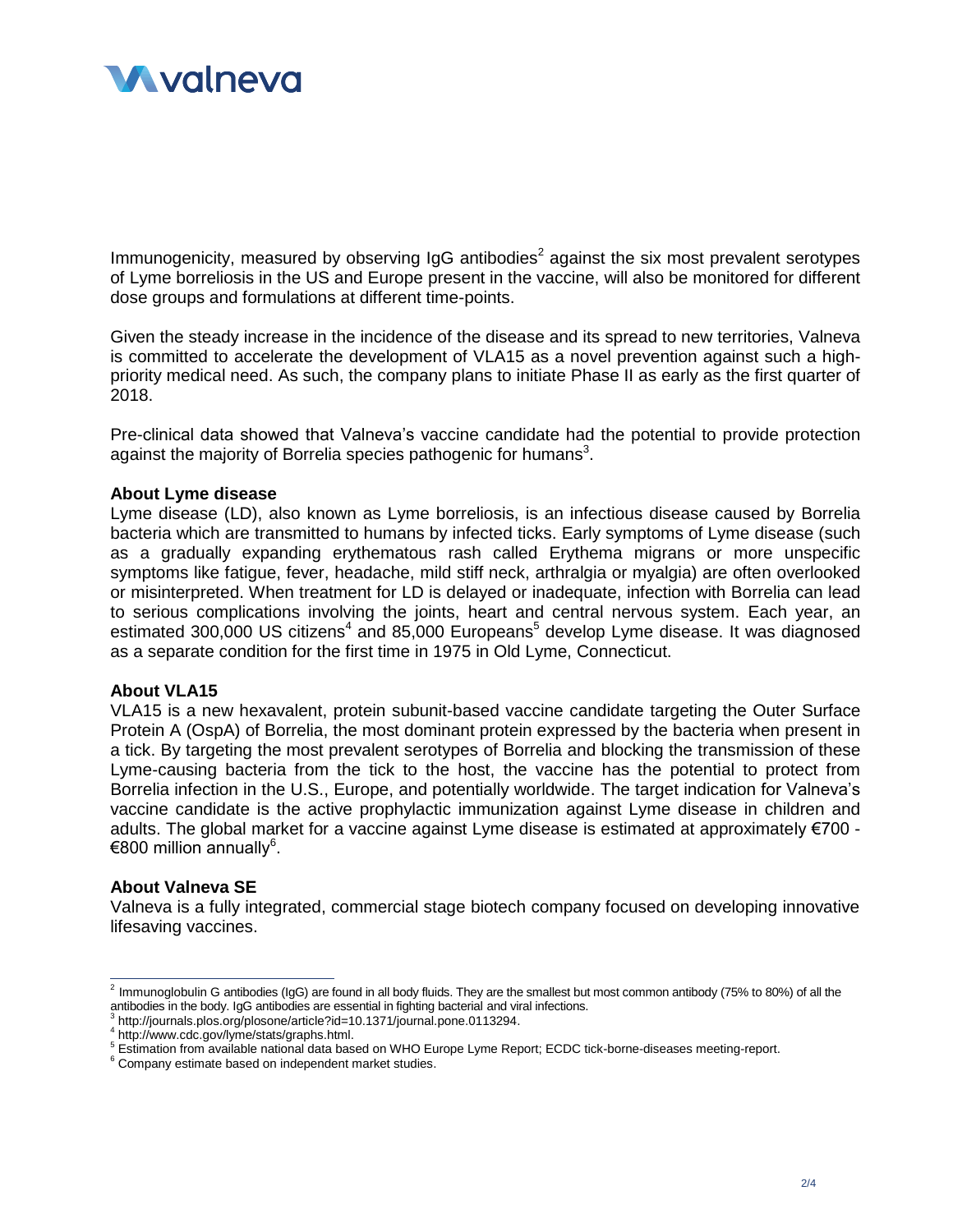# **M** valneva

The Company seeks financial returns through focused R&D investments in promising product candidates and growing financial contributions from commercial products, striving towards financial self-sustainability.

Valneva's portfolio includes two commercial vaccines for travelers: IXIARO®/JESPECT® indicated for the prevention of Japanese encephalitis and DUKORAL<sup>®</sup> indicated for the prevention of cholera and, in some countries, prevention of diarrhea caused by ETEC. The Company has proprietary vaccines in development including candidates against Clostridium difficile and Lyme Borreliosis. A variety of partnerships with leading pharmaceutical companies complement the Company's value proposition and include vaccines being developed using Valneva's innovative and validated technology platforms (EB66® vaccine production cell line, IC31® adjuvant).

Valneva shares are tradable on Euronext-Paris, the Vienna stock exchange and Deutsche Börse's electronic platform Xetra®. The Company has operations in France, Austria, Great Britain, Sweden, Canada and the US with over 400 employees. More information is available at www.valneva.com.

## **Contacts Valneva SE**

Laetitia Bachelot Fontaine Head of Investor Relations & Corporate Communications T +33 (0)2 2807 1419 M +33 (0)6 4516 7099 investors@valneva.com

Nina Waibel Corporate Communications Specialist T +43 1206 201 149 M +43 6768 455 6719 [Communications@valneva.com](mailto:Communications@valneva.com)

## **Forward-Looking Statements**

This press release contains certain forward-looking statements relating to the business of Valneva, including with respect to the progress, timing and completion of research, development and clinical trials for product candidates, the ability to manufacture, market, commercialize and achieve market acceptance for product candidates, the ability to protect intellectual property and operate the business without infringing on the intellectual property rights of others, estimates for future performance and estimates regarding anticipated operating losses, future revenues, capital requirements and needs for additional financing. In addition, even if the actual results or development of Valneva are consistent with the forward-looking statements contained in this press release, those results or developments of Valneva may not be indicative of the future. In some cases, you can identify forward-looking statements by words such as "could," "should," "may," "expects," "anticipates," "believes," "intends," "estimates," "aims," "targets," or similar words. These forward-looking statements are based largely on the current expectations of Valneva as of the date of this press release and are subject to a number of known and unknown risks and uncertainties and other factors that may cause actual results, performance or achievements to be materially different from any future results, performance or achievement expressed or implied by these forward-looking statements. In particular, the expectations of Valneva could be affected by, among other things, uncertainties involved in the development and manufacture of vaccines, unexpected clinical trial results, unexpected regulatory actions or delays, competition in general, currency fluctuations, the impact of the global and European credit crisis, and the ability to obtain or